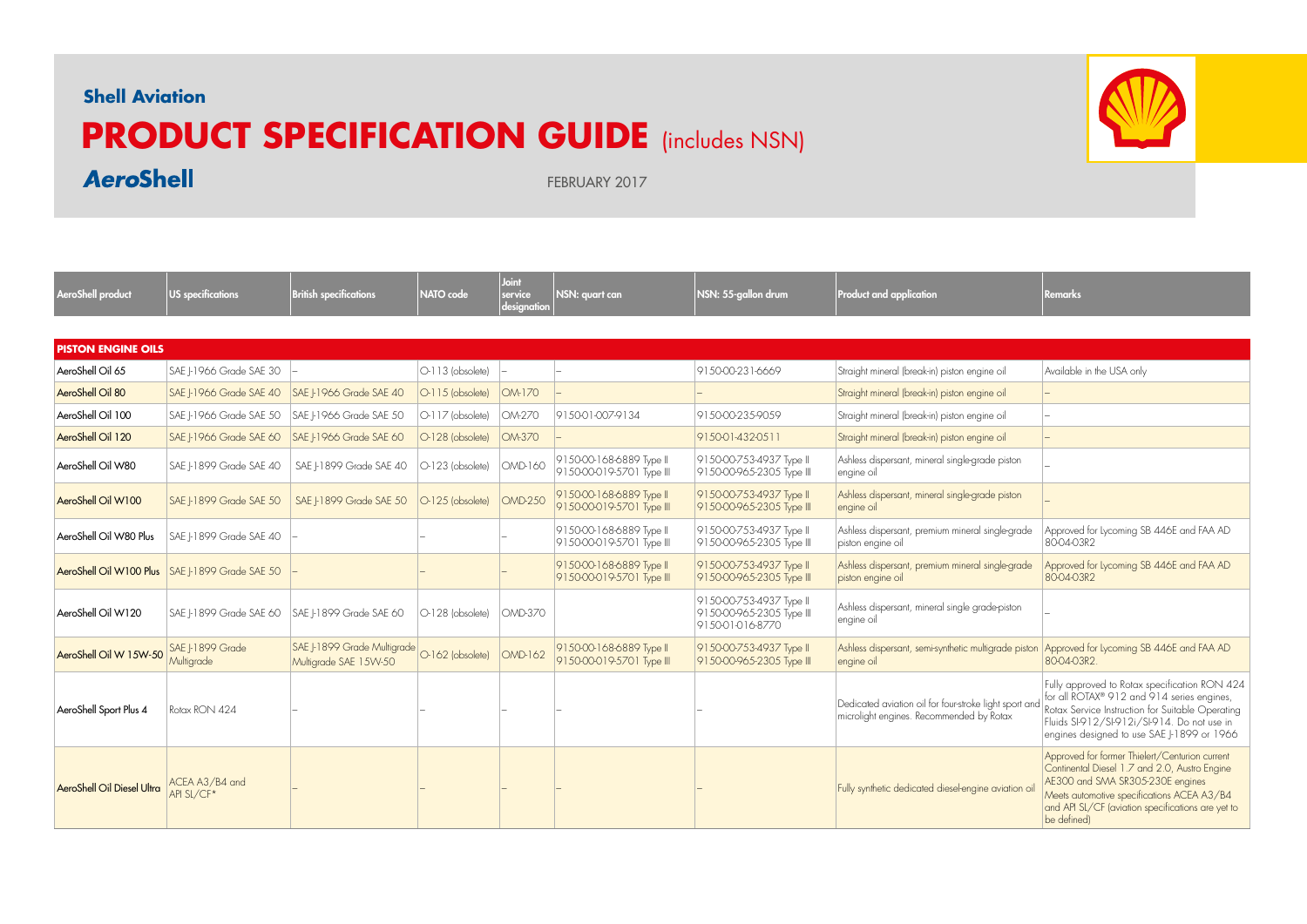| <b>AeroShell product</b> | $\vert$ US specifications | <b>British specifications</b> |  | $ $ designation $ $ | $\vert$ NATO code $\vert$ service $\vert$ NSN: quart can | $\vert$ NSN: 55-gallon drum | Product and application | Remarks |
|--------------------------|---------------------------|-------------------------------|--|---------------------|----------------------------------------------------------|-----------------------------|-------------------------|---------|
|--------------------------|---------------------------|-------------------------------|--|---------------------|----------------------------------------------------------|-----------------------------|-------------------------|---------|

|                                                    | <b>TURBINE ENGINE OILS</b>                                          |                        |         |                     |                                      |                                         |                                                                                                                                                        |  |  |  |  |  |  |
|----------------------------------------------------|---------------------------------------------------------------------|------------------------|---------|---------------------|--------------------------------------|-----------------------------------------|--------------------------------------------------------------------------------------------------------------------------------------------------------|--|--|--|--|--|--|
| AeroShell Turbine Oil 2                            | MIL-PRF-6081E Grade 1010 -                                          |                        | $O-133$ | OM-10<br>(obsolete) |                                      | 9150-00-231-6676                        | Mineral 2 mm <sup>2</sup> /s fuel system inhibiting oil                                                                                                |  |  |  |  |  |  |
| <b>AeroShell Turbine Oil 3</b><br>ASF <sub>1</sub> |                                                                     | DFF STAN 91-99         | $O-135$ | $OM-11$             |                                      |                                         | Mineral 3 mm <sup>2</sup> /s fuel system inhibiting oil.<br>Equivalent to and replaces ASF 1                                                           |  |  |  |  |  |  |
| AeroShell Turbine Oil 308   MIL-PRF-7808L Grade 3  |                                                                     |                        | $O-148$ | $OX-9$              | 9150-00-782-2627                     |                                         | Synthetic ester aviation turbine oil                                                                                                                   |  |  |  |  |  |  |
| AeroShell Turbine Oil 390                          |                                                                     | DEF STAN 91-94         |         | $OX-Z$              |                                      |                                         | Synthetic diester aviation turbine oil                                                                                                                 |  |  |  |  |  |  |
| AeroShell Turbine Oil 500                          | MIL-PRF-23699G Grade STD   DEF STAN 91-101<br>SAE AS5780B Grade SPC | Grade OX-27            | $O-156$ | OX-27               | 9150-01-476-1074<br>915001-419-0896  | 9150-01-476-1083                        | Standard grade, synthetic ester.<br>Aviation turbine oil, 5 cSt viscosity                                                                              |  |  |  |  |  |  |
| AeroShell Turbine Oil 555 DOD-PRF-85734A           |                                                                     | <b>DEF STAN 91-100</b> | $O-160$ | $OX-26$             | 9150-01-209-2684<br>9150-01-506-8715 |                                         | Synthetic ester oil for engines and helicopter<br>transmissions. High load-carrying ability, 5 cSt<br>viscosity                                        |  |  |  |  |  |  |
| AeroShell Turbine Oil 560                          | MIL-PRF-23699G Grade HTS<br>SAE AS5780B Grade SPC                   | DEF STAN 91-100*       | $O-154$ | $OX-27$             | 9150-01-439-0756                     | 9150-01-439-2070                        | High thermal stability synthetic ester aviation<br>turbine oil, 5 cSt viscosity                                                                        |  |  |  |  |  |  |
| AeroShell Turbine Oil 750 -                        |                                                                     | DEF STAN 91-98         | $O-149$ | $OX-38$             | 9150-01-152-7060                     | 9150-00-935-4090<br>No longer available | Synthetic ester aviation turbine engine oil 7.5 cSt<br>viscosity                                                                                       |  |  |  |  |  |  |
| AeroShell Ascender                                 | MIL-PRF-23699G Grade HTS<br>SAE AS5780 Grade HPC                    |                        | $O-154$ |                     | 9150-01-439-0756                     | 9150-01-439-2070                        | High-performance, low-coking, 5 cSt viscosity,<br>synthetic hindered ester delivering high thermal<br>stability with excellent elastomer compatibility |  |  |  |  |  |  |

| AeroShell product                                   | <b>US</b> specifications                       | <b>British specifications</b> | NATO code             | Joint service NSN:          | $degree$ designation $ 14$ oz cartridge                  | NSN:<br>$3$ kg or 6.5 lb can                             | NSN:<br>17 kg or 35 lb pail          | Product and application                                                        | Remarks                                                                                                                                               |
|-----------------------------------------------------|------------------------------------------------|-------------------------------|-----------------------|-----------------------------|----------------------------------------------------------|----------------------------------------------------------|--------------------------------------|--------------------------------------------------------------------------------|-------------------------------------------------------------------------------------------------------------------------------------------------------|
|                                                     |                                                |                               |                       |                             |                                                          |                                                          |                                      |                                                                                |                                                                                                                                                       |
| <b>AVIATION GREASES</b>                             |                                                |                               |                       |                             |                                                          |                                                          |                                      |                                                                                |                                                                                                                                                       |
| AeroShell Grease 5                                  | MIL-G-3545C (obsolete)                         | DTD.878A (obsolete)*          | $G-359$<br>(obsolete) | XG-277<br>(obsolete)        | 91,5001-093-3300                                         | 91.5001-093-3300                                         | 9150-01-093-3300                     | High-temperature Microgel® wheel-bearing and<br>engine-accessory grease        | DTD transferred to DEF STAN 91-52, NATO<br>XG-293                                                                                                     |
| AeroShell Grease 6                                  | MII-PRF-24139A<br>MIL-G-7711A (obsolete)       | DEF STAN 91-12 (obsolete)     | $G-382$               | <b>XG-271</b><br>(obsolete) | 9150-01-491-0907                                         | 9150-00-180-6382<br>$915001-104616$                      | 9150-00-180-6383                     | General purpose Microgel airframe grease                                       | Still available for civil market meeting, move to<br>ASG 33 obsolete US and UK specifications                                                         |
| AeroShell Grease 7                                  | MIL-PRF-23827C (Type II)                       |                               |                       |                             | 9150-00-935-4017<br>9150-01-527-1093<br>91,5001-479-8738 | 9150-00-985-7247<br>9150-00-965-2410                     | 9150-00-985-7248                     | Multipurpose synthetic ester Microgel airframe<br>grease                       |                                                                                                                                                       |
| AeroShell Grease 14                                 | MI-G-25537C                                    | DFF STAN 91-51                | G366                  | <b>XG-284</b>               | 9150-00-478-0055<br>9150-01-570-0689                     | 9150-00-721-8570<br>9150-01-570-0689 9150-01-570-0689    | 9150-00-721-858                      | Multipurpose mineral oil helicopter grease                                     |                                                                                                                                                       |
| AeroShell Grease 22                                 | MIL-PRF-81322G<br>NLGI Grade 2<br>DOD-G-24508A | DEF STAN 91-52                | G395                  | XG-293                      | 915001-262-3358                                          | 9150-00-145-0268                                         | 9150-00-935-5851<br>9150-01-497-8982 | General purpose, versatile, synthetic hydrocarbon,<br>Microgel aircraft grease |                                                                                                                                                       |
| <b>AeroShell Grease 33</b>                          | MIL-PRF-23827C (Type I)<br>SAE AMS 3052**      | <b>DFF STAN 91-53</b>         | $G-354$               | <b>XG-287</b>               | 9150-01-505-4294<br>9150-01-629-9806                     | 9150-01-505-4294 9150-01-505-4294                        |                                      | Universal lithium complex airframe grease with a<br>synthetic base oil         | Approved to Boeing specification BMS 3-33B.<br>Aviation industry moving to lithium complex grease.<br>Approved to Airbus specification AIMS 09-06-002 |
| AeroShell Grease 64<br>(formerly AeroShell<br>33MS) | MI-G-21164D                                    | DFF STAN 91-57                | $G-353$               | XG-276                      | 9150-00-935-4018<br>9150-01-593-4715                     | 9150-00-223-4004<br>9150-01-593-4715<br>9150-01-552-7148 | 9150-00-965-2003<br>9150-01-593-4715 | Extreme-pressure, synthetic hydrocarbon, lithium<br>complex, airframe grease   | Possesses extreme-pressure characteristics provided<br>by 5% molybdenum disulphide                                                                    |
| <b>AeroShell Grease 58</b>                          | SAE AMS 3058 **                                |                               |                       |                             |                                                          |                                                          |                                      | New generation of lithium complex grease for<br>aircraft wheel bearings        | Will become the civil industry standard wheel-<br>bearing grease                                                                                      |